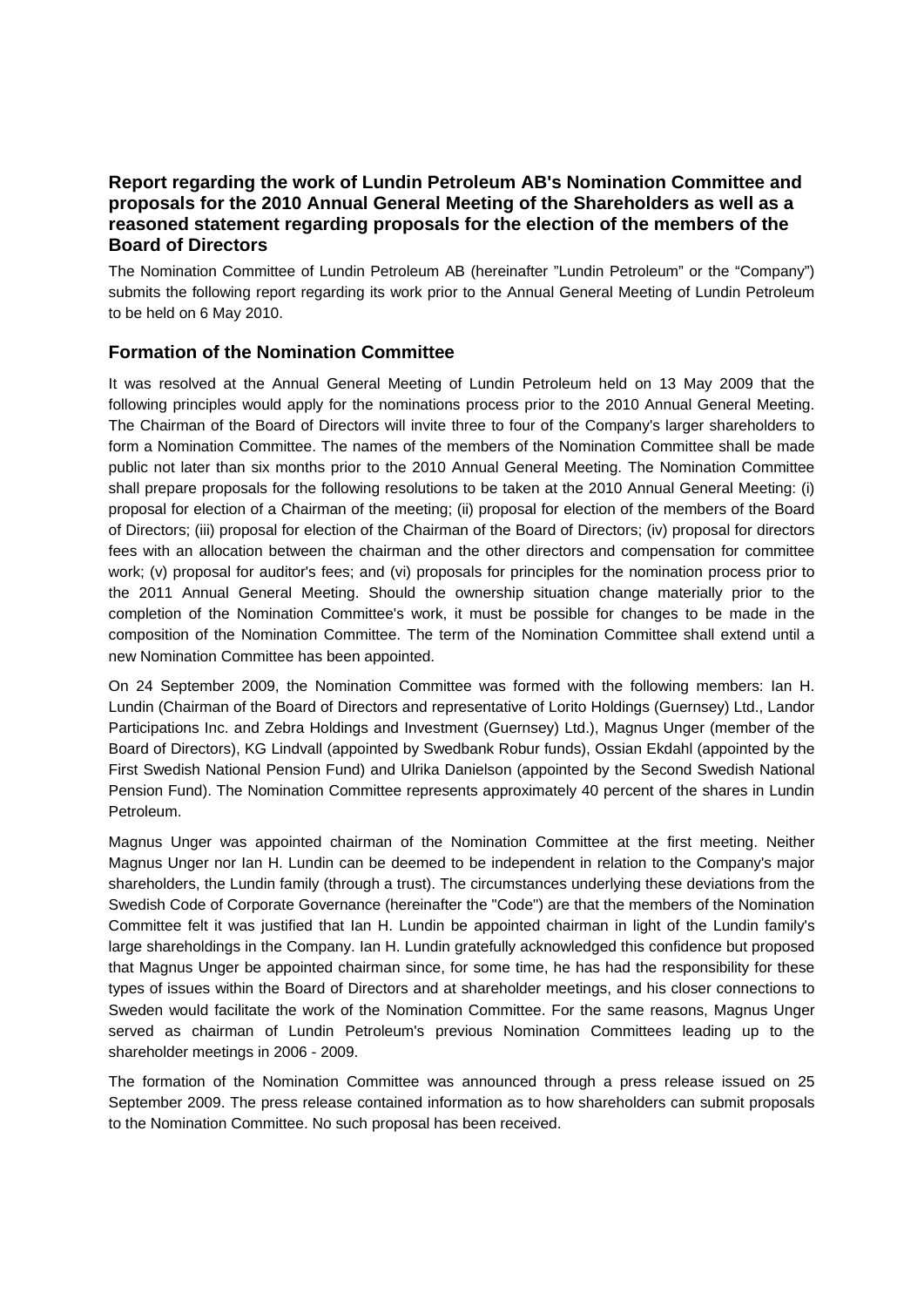# **The work of the Nomination Committee**

The Nomination Committee has met on three occasions (of which one decision was *per capsulam*) and has had informal contacts in between these meetings. The Nomination Committee has received a report on the Board of Directors' work and the structure of its work over the past year, the results of an evaluation of the Board of Directors' work carried out by the Chairman of the Board of Directors, and a study by Lundin Petroleum's legal counsel regarding the independence of the Board members.

In conjunction with one of the meetings of the Nomination Committee, the members independent of the major shareholders of Lundin Petroleum (KG Lindvall, Ossian Ekdahl and Ulrika Danielson) met director Asbjørn Larsen privately and interviewed Dambisa F. Moyo by telephone. Ian H. Lundin and Magnus Unger were not present at these meetings.

# **The reasoned proposals of the Nomination Committee for election of the Board of Directors**

The Nomination Committee proposes the re-election of all of the members of the Board of Directors - Ian H. Lundin, William A. Rand, Magnus Unger, Lukas H. Lundin, C. Ashley Heppenstall, Asbjørn Larsen and Dambisa F. Moyo. The Nomination Committee further proposes the re-election of Ian H. Lundin as Chairman of the Board of Directors.

It is the opinion of the Nomination Committee that, taking into consideration the business operations of Lundin Petroleum, its current phase of development, and circumstances generally, the proposed Board of Directors is composed of multi-faceted individuals who are well-suited for the job and whose expertise, experience and background is extensive and the Board fulfils the requirements regarding independence in relation to the Company, corporate management and the Company's major shareholders (see further below).

### **The independence of the directors**

According to the Code, a majority of the members of the Board of Directors elected at the shareholders' meeting must be independent of the Company and corporate management. In addition, at least two of the directors who are independent of the Company and corporate management must also be independent of the Company's major shareholders.

It is the opinion of the Nomination Committee that all of the proposed members of the Board of Directors with the exception of the Chief Executive Officer C. Ashley Heppenstall must be considered to be independent of the Company and corporate management. With respect to the other proposed members, it is the opinion of the Nomination Committee that Wlliam A. Rand and Magnus Unger cannot be deemed to be independent of the Company's major shareholders who are represented on the Board of Directors by Ian H. Lundin and Lukas H. Lundin. The reason for this assessment is that William A. Rand and Magnus Unger serve on the boards of directors of a number of listed companies in which the Lundin family, through a trust, is a significant shareholder. It is the opinion of the Nomination Committee that Asbjørn Larsen and Dambisa F. Moyo are independent of the Company's major shareholders. The Nomination Committee does not believe that Dambisa F. Moyo's service as a member of the board of directors of the Lundin Foundation for Africa entails that she cannot be deemed to be independent of the Company's major shareholders.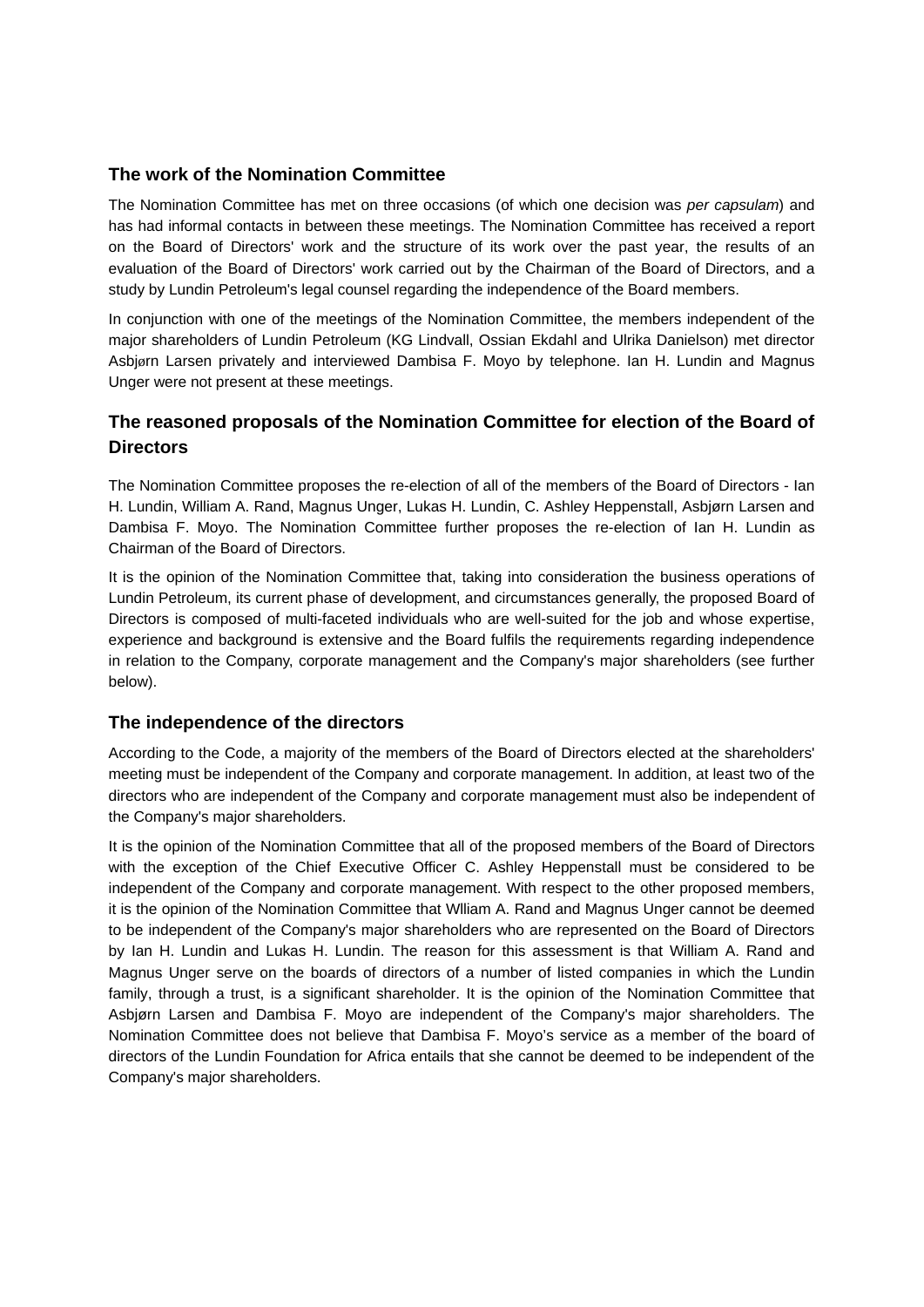## **Information about the proposed members of the Board**

### *Ian H. Lundin*

Born: 1960

Member of the Board since: 2001

Shareholding in Lundin Petroleum: 12,038,956 shares (indirectly as settlor of a trust)

Education: Bachelor of Science in Petroleum Engineering from University of Tulsa

Other directorships: Chairman of the Board of Etrion Corp. and Bukowski Auktioner AB. Member of the Board of Vostok Nafta Investment Ltd.

*Independent in relation to the Company and Company management. Not independent in relation to major shareholders of the Company.* 

#### *Magnus Unger*

Born: 1942

Member of the Board since: 2001

Shareholding in Lundin Petroleum: 50,000 shares

Education: MBA in business administration and economics from Stockholm School of Economics

Other directorships: Chairman of the Board of CleanTech East Holding AB. Member of the Board of Bukowski Auktioner AB.

*Independent in relation to the Company and Company management. Not independent in relation to major shareholders of the Company.* 

#### *William A. Rand*

Born: 1942

Member of the Board since: 2001

Shareholding in Lundin Petroleum: 120,441 shares

Education: Bachelor of Commerce degree (Honours Economics and Major Accounting) from McGill University, Bachelor of Laws degree from Dalhousie Law School and a Masters of Law degree from the London School of Economics

Other directorships: Chairman of the Board of Dome Ventures Corporation. Member of the Board of Lundin Mining Corp., Vostok Nafta Investment Ltd., Denison Mines Corp. and NGEx Resources Inc.

*Independent in relation to the Company and Company management. Not independent in relation to major shareholders of the Company.*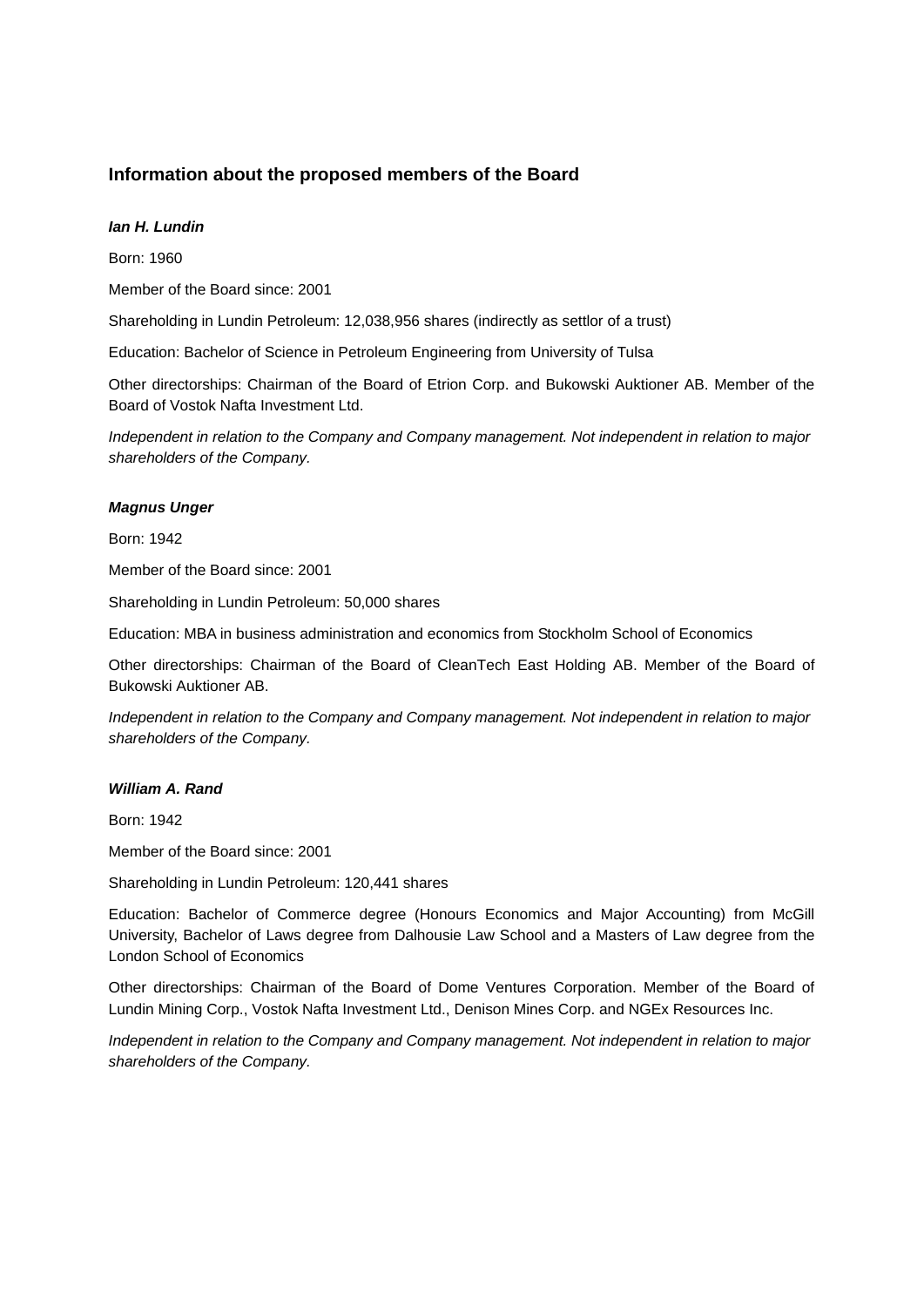### *Lukas H. Lundin*

Born: 1958 Member of the Board since: 2001

Shareholding in Lundin Petroleum: 1,221,845 shares

Education: Graduate from the New Mexico Institute of Mining and Technology (engineering).

Other directorships: Chairman of the Board of Vostok Nafta Investment Ltd., Denison Mines Corp. Pearl Exploration & Production Ltd., Red Back Mining Inc., NGex Resources Inc., Lundin Mining Corp and Lundin for Africa (Lundin for Africa Foundation and Lundin for Africa Society). Member of the Board of Atacama Minerals Corp.

*Independent in relation to the Company and Company management. Not independent in relation to major shareholders of the Company.* 

### *C. Ashley Heppenstall*

Born: 1962

Member of the Board since: 2001

Shareholding in Lundin Petroleum: 1,368,250 shares

Education: graduate of the University of Durham in Mathematics

Other directorships: Member of the Board of Etrion Corp. and Gateway Storage Company

*Not independent in relation to the Company and Company management. Not independent in relation to major shareholders of the Company.* 

#### *Asbj***ø***rn Larsen*

Born: 1936

Member of the Board since: 2008

Shareholding in Lundin Petroleum: ---

Education: Bachelor's degree in business administration and economics

Other directorships: Chairman of the Board of Belships ASA. Vice Chairman of the Board of Saga Fjordbase AS. Member of the Board of FMC Technologies Inc, Selvaag Gruppen AS, GreenStream Network Oyj, Montebello Cancer Rehabiliation, Center Foundation and The Tom Wilhelmsen Foundation

*Independent in relation to the Company and Company management. Independent in relation to major shareholders of the Company.* 

### *Dambisa F. Moyo*

Born: 1969

Member of the Board since: 2009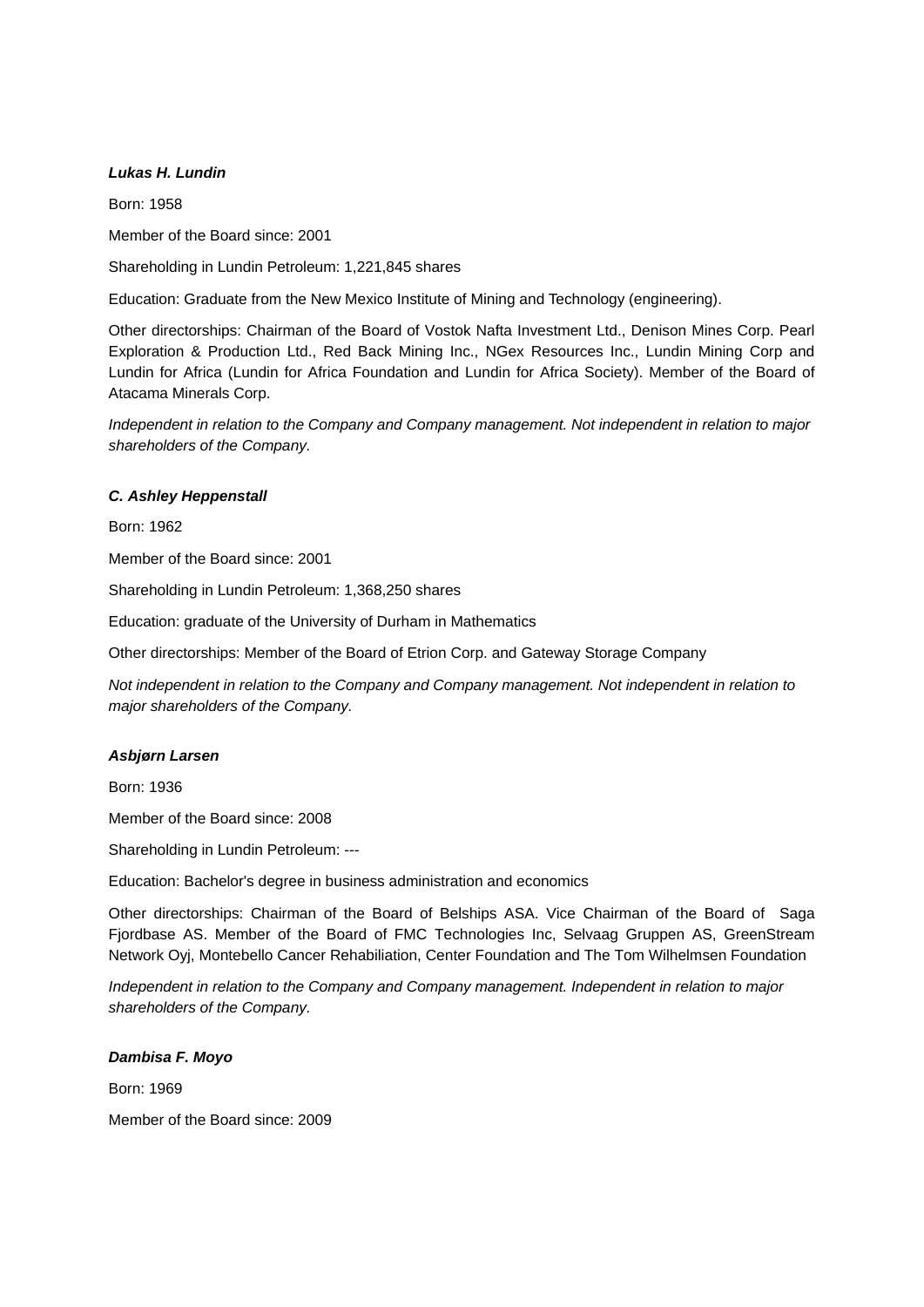Shareholding in Lundin Petroleum: ----

Education: Doctorate in Economics at Oxford University. Master from Harvard University's Kennedy School of Government. MBA in Finance and Bachelors degree in Chemistry from the American University in Washington D.C.

Other directorships: Member of the Board of SABMiller plc and Lundin for Africa (Lundin for Africa Foundation and Lundin for Africa Society).

*Independent in relation to the Company and Company management. Independent in relation to major shareholders of the Company.* 

Further information about the members of the Board is available on Lundin Petroleum's website www.lundin-petroleum.com.